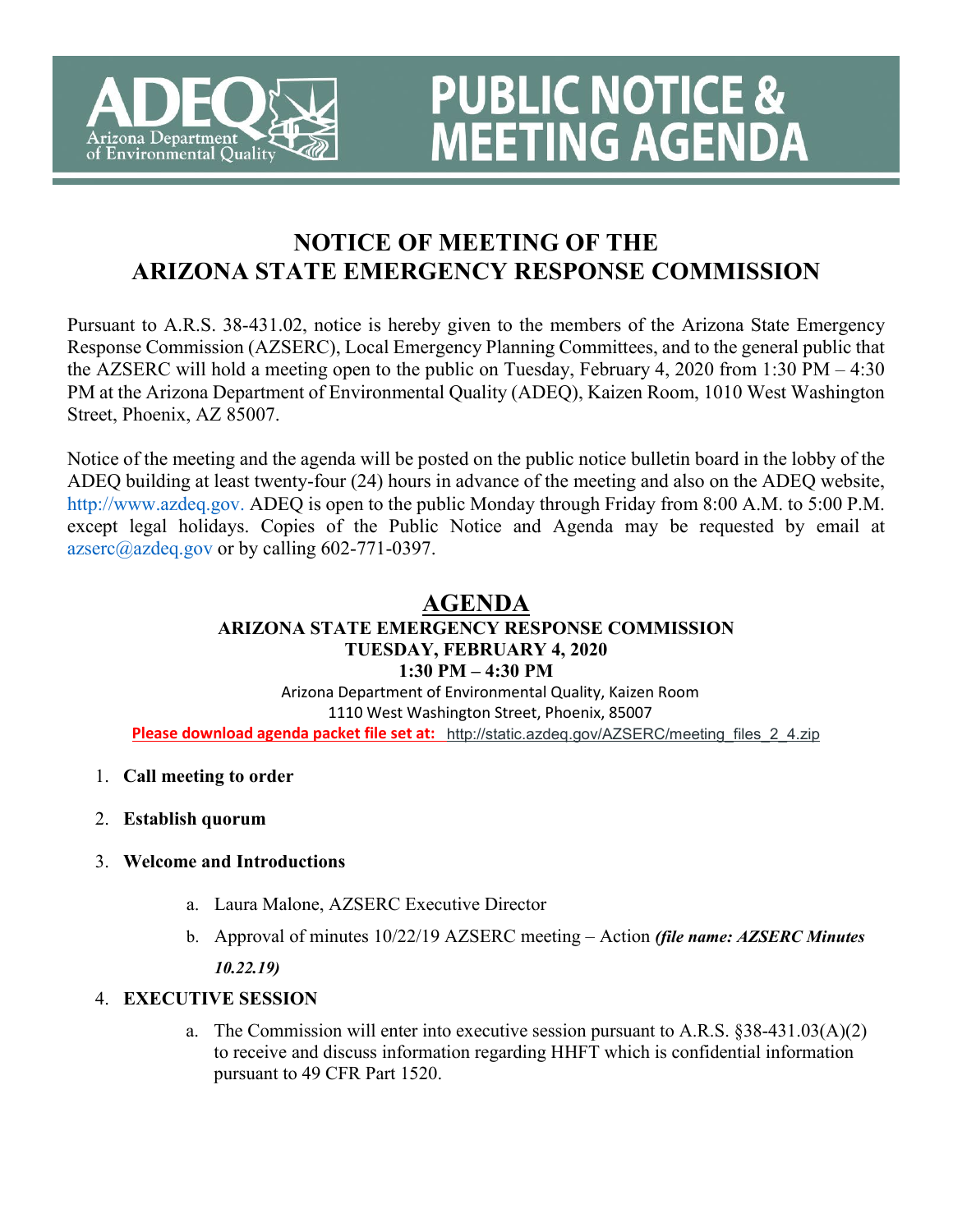#### 5. **Call to SERC Members (Action Item Results)**

- *A.* **ACTION ITEM 1:** Send notice to the LEPCs by November 5, 2019 to inform members of changes regarding roles and responsibilities of SERC; specifically LEPC membership affirmation, prior votes, and the review/approval of Emergency Response Plans. *(file name: Action Item 1-AZSERC Statutory Review Update – Email LEPCs)*
	- a. Discussion
- **B. ACTION ITEM 2**: Request bylaws from each LEPC. AZSERC members and/or ADEQ Staff to review the bylaws for commonalities regarding membership criteria. The information will be utilized to assist with the Commission's review criteria when evaluating and affirming any new LEPC members. *(file folder name: Action Item 2 - LEPC Bylaws and file name: Action Item 2 - LEPC Bylaw Review 2019)*
	- a. Discussion
- *C.* **ACTION ITEM 3**: Review other State's LEPC bylaws and the roles and responsibilities of SERC commissions in other states and send to the Commissioners for review**.** *(file name: Action Item 3 - SERC bylaws- Other States)*
	- a. Discussion
- **D. ACTION ITEM 4**: Draft a preliminary process for approving LEPC members that is efficient, expedited and timely for LEPCs to submit all updated membership information to the Commission. The Commission shall review and provide the affirmation or declination expeditiously to the LEPCs to avoid a disruption for LEPCs to meet public meeting requirements. *(file name: Action Item 4 - LEPC Member\_Review\_Approval\_Process)*
	- a. Proposed process to approve LEPC members Action
		- **E. ACTION ITEM 5**: Commission to affirm current and past LEPC members and validate votes as LEPC memberships have not been previously affirmed by the Commission**.** *(file folder: Action Item 5 - LEPC Members. AND files: County Membership Affirmation; PimaCo LEPC Application\_Nicholas Janton\_2020; PimaCo LEPC Application\_PioDamiano\_2020*
	- a. Affirmation of ALL LEPC members 2018-2019 as submitted by LEPCs Action
	- b. Affirmation of LEPC members 2020 as submitted by Pima County Action
	- c. Affirmation of LEPC member 2020 as submitted by Yavapai County Action
	- d. Affirmation of LEPC member 2020 as submitted by Maricopa County Action

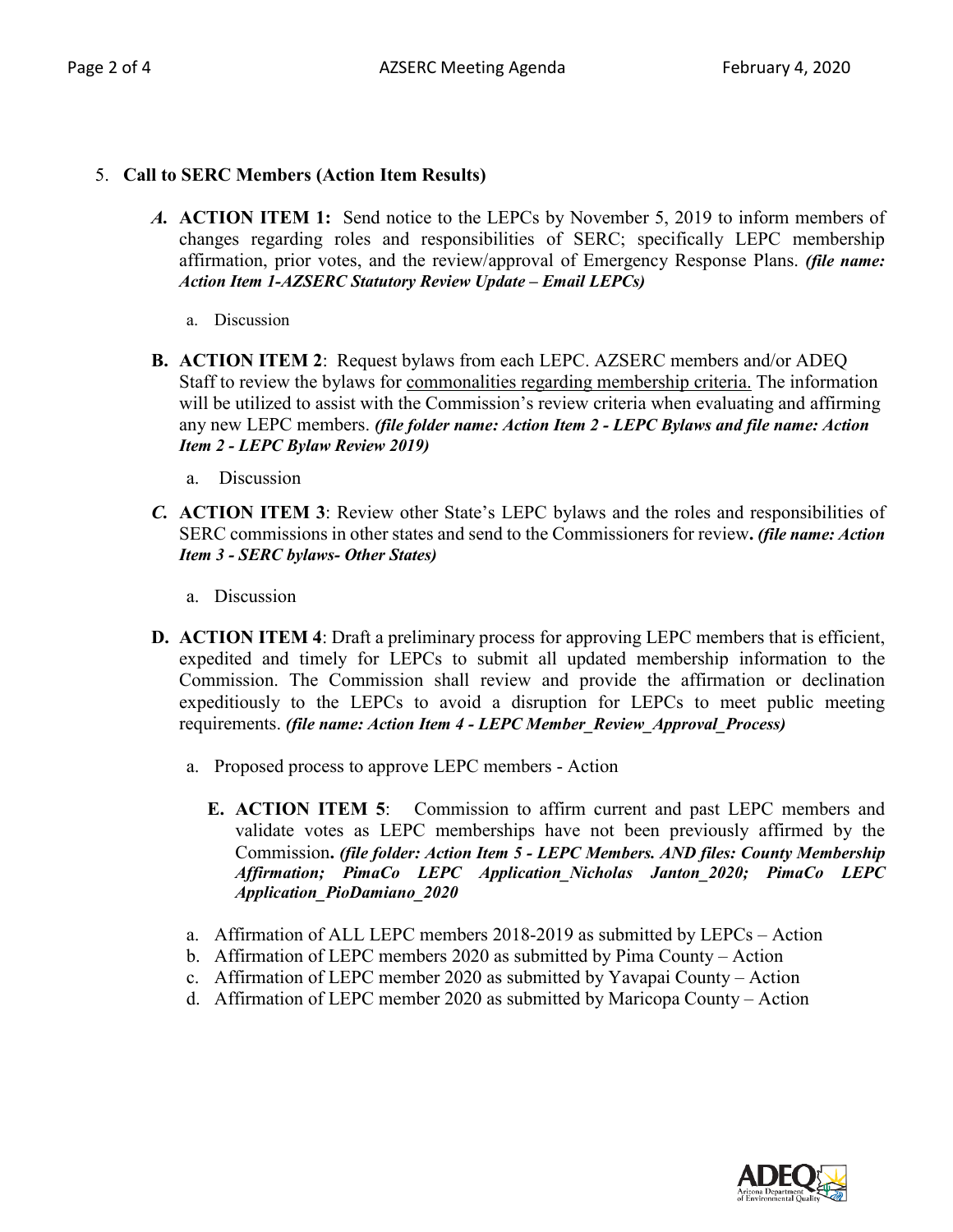- *F.* **ACTION ITEM 6:** Request copies of LEPC Emergency Response Plans for the Commission's review. ERU staff to provide the criteria is used to approve Emergency Response Plans. AZSERC members and/or staff to conduct a gap analysis, consider current state first. Verify Emergency Response Plans are following mandatory requirements per EPCRA §301-303 Title III & A.R.S. §49-125. *(file folder: Action Item 6 -LEPC ERP and file name: Emergency Response Plan Review)*
	- a. Recommendations of ADEQ/ERU staff regarding LEPC Emergency Response Plans. Action
- **G. ACTION ITEM 7**: Draft a preliminary process for Commission members to receive, review, and approve Emergency Response Plans that is efficient, expedited and timely to avoid a disruption in the LEPCs legislative deadlines. *(file name: LEPC ERP Review\_Approval\_Process)*
	- a. Process for Commission to receive, review and provide interim approval of LEPC Emergency Response Plans. – Action
- **H. ACTION ITEM 8**: Commission to review LEPC questions and prepare responses to be presented on February 4, 2020. *(file name: Action Item 8 - LEPC Questions to AZSERC 10.22.19)*
	- a. Discussion/Review

#### *6.* **AZSERC LOGO** *(file name: Proposed AZSERC Logos)*

a. AZSERC logo **–** Action

#### 7. **AZSERC FORMS** *(file name: Notice of LEPC Membership Change Form* **and** *file: LEPC Emergency Response Plan Submission Form)*

- a. Notice of LEPC Membership Change Form Action
- b. LEPC Emergency Response Plan Submission Form Action

#### 8. **SERC/TERC Conference – Denver, Colorado January 28-29, 2020**

a. Discussion/Update (handout)

#### 9. **ADEQ/ERU Newsletter – ERU Staff**

a. Discussion/Update (handout)

#### 10. **EPA Update – EPA Region IV Bill Jones**

11. **Future Agenda Items**